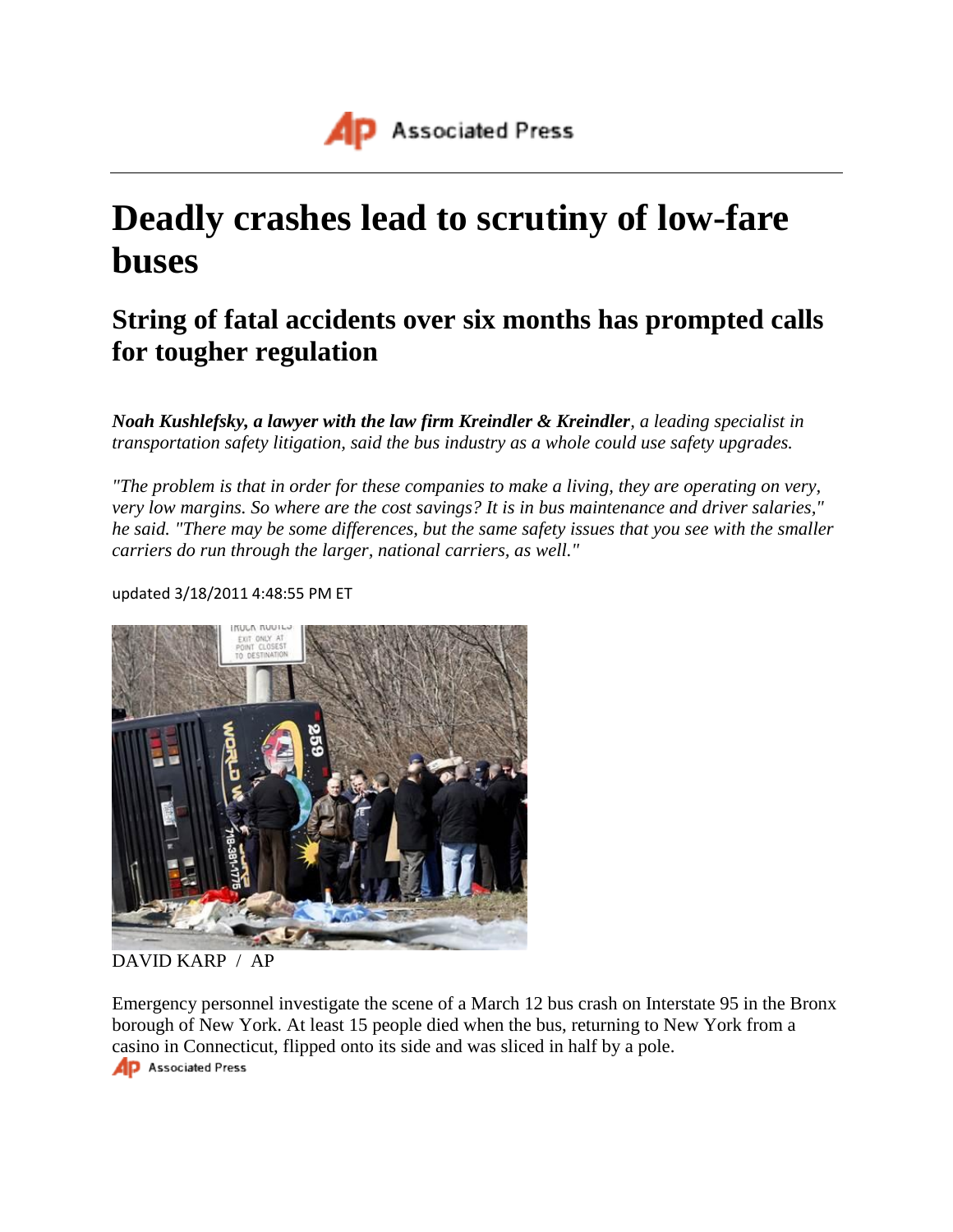[NEW YORK](http://www.bing.com/maps/?v=2&where1=NEW%20YORK&sty=h&form=msdate) — The past year has been one of exhilarating expansion, and deadly setbacks, for the fleets of inexpensive buses plying the highways of the Northeast.

Lured by cheap fares, convenient routes and in some cases free wireless Internet, customers queue up daily from curbside pickups in Boston, New York, Philadelphia, Baltimore and Washington.

The industry is in the fifth year of a solid boom, thanks to a new breed of bus service that eschews terminals and thrives on low prices Amtrak couldn't hope to match. But a string of fatal crashes over six months also has prompted calls for tougher regulation.

In September, four people died after a Megabus driver missed his exit for a depot in Syracuse, N.Y., and smashed into a low bridge on an unfamiliar parkway. Last Saturday, a bus swerved off Interstate 95 in New York City and was sliced in two by a pole, killing 15. On Monday, a bus drove off the New Jersey Turnpike and struck a bridge support, killing the driver and a passenger.

The buses were all operated under different circumstances. One was owned by a big corporation with deep pockets. Another was a casino shuttle. The third was a tiny company serving mostly Chinese immigrants. Still, all three crashes happened in the dark, and on any bus route drivers are susceptible to fatigue.

Brian Lancaster, a driver who cruises a route between Philadelphia and Atlantic City, N.J., said that many times he has felt like pulling over to the side of the road to rest.

"But if you do that, you get yelled at by the passengers and your managers," he said, while waiting for a load of gamblers.

### **Growth in discount bus travel**

Joseph Schwietermann, professor at the Chaddick Institute for Metropolitan Development at DePaul University, said 2010 was "a year of spectacular growth" in discount bus travel. Overall, ridership on intercity lines was up 6 percent, with curbside discount services accounting for almost all of the growth, he said.

Chicago, where Megabus launched a few years ago, is another thriving hub for discount buses, and service has been spreading to other parts of the country.

Only a few years ago, the main competition to Greyhound, Trailways and Peter Pan for bus routes between big Northeastern cities was a handful of small, fiercely competitive companies that catered almost exclusively to recent Chinese immigrants, with an occasional backpacker or college student.

The catch was that riders had to be comfortable traveling with people who didn't speak English and adventuresome enough to hunt out a ticket agent and pickup location in Chinatown because the buses didn't use traditional depots or terminals.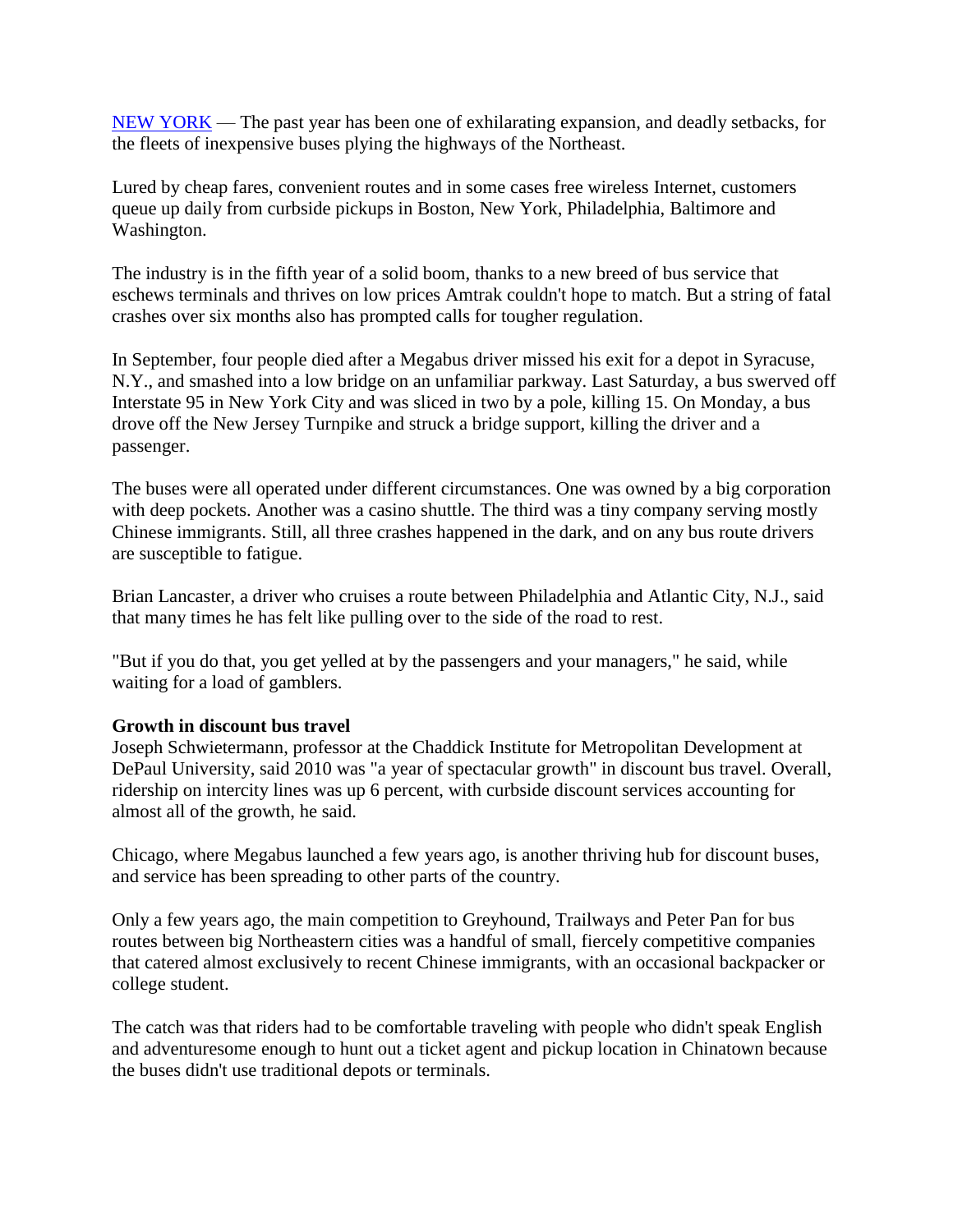The new services take everything people liked about the Chinatown buses — the cheap fares and express routes — and add corporate gloss. The buses are new, spacious and have Internet access usually not seen on Amtrak.

They don't operate from terminals — a plus among passengers who would rather shiver or bake on the sidewalk than deal with bus depots that still have a "Midnight Cowboy" feel in some cities.

"We're seeing the demographics really blossom," Schwietermann said. "In the beginning, it was mainly younger people and penny pinchers. Now, it's a really mainstream clientele."

Peter Pantuso, president for the American Bus Association, said the adoption of the Chinatown model by companies like Megabus, created in 2006 by Coach USA, and BoltBus, a joint venture of Greyhound and Peter Pan, is doing for buses what Southwest Airlines did for air travel.

"It has really changed the bus industry," he said.

#### **Cheap fares and safety**

At the Megabus curbside location in Manhattan, passengers said the allure was simple.

"It's cheap," said Carolyn Hargey, 25, who paid \$22 for her round-trip fare from her home in Philadelphia. "If I had enough money to ride Amtrak or travel some other way, I would never take the bus again."

Her traveling companion, Marica Luchetti, 25, said she bought her ticket over the Internet using her phone just a few hours before leaving. She said she began using Chinatown buses because of the low prices and loved them.

"You do have to throw elbows to get on, but they leave on time," she said, before sourly noting that the 6:40 p.m. Megabus she was waiting for had yet to appear.

The big question for travelers is whether those cheap fares — \$10 to \$15 for a ride from Boston to New York, compared with \$70 or more on Amtrak — mean the companies are cutting corners on safety.

Industry-wide, statistics suggest that there has been no significant change in the number of people being killed or injured in bus crashes that might be linked to the industry's evolution.

An examination of the safety records of some of the bus lines in the recent New York-area crashes suggests that the situation varies greatly from company to company.

World Wide Travel, the operator of the bus that crashed last week in the Bronx, had a decent safety and inspection record before the crash. With 13 buses, 60 drivers and many years of experience in the charter business, it was a small but not fly-by-night operation.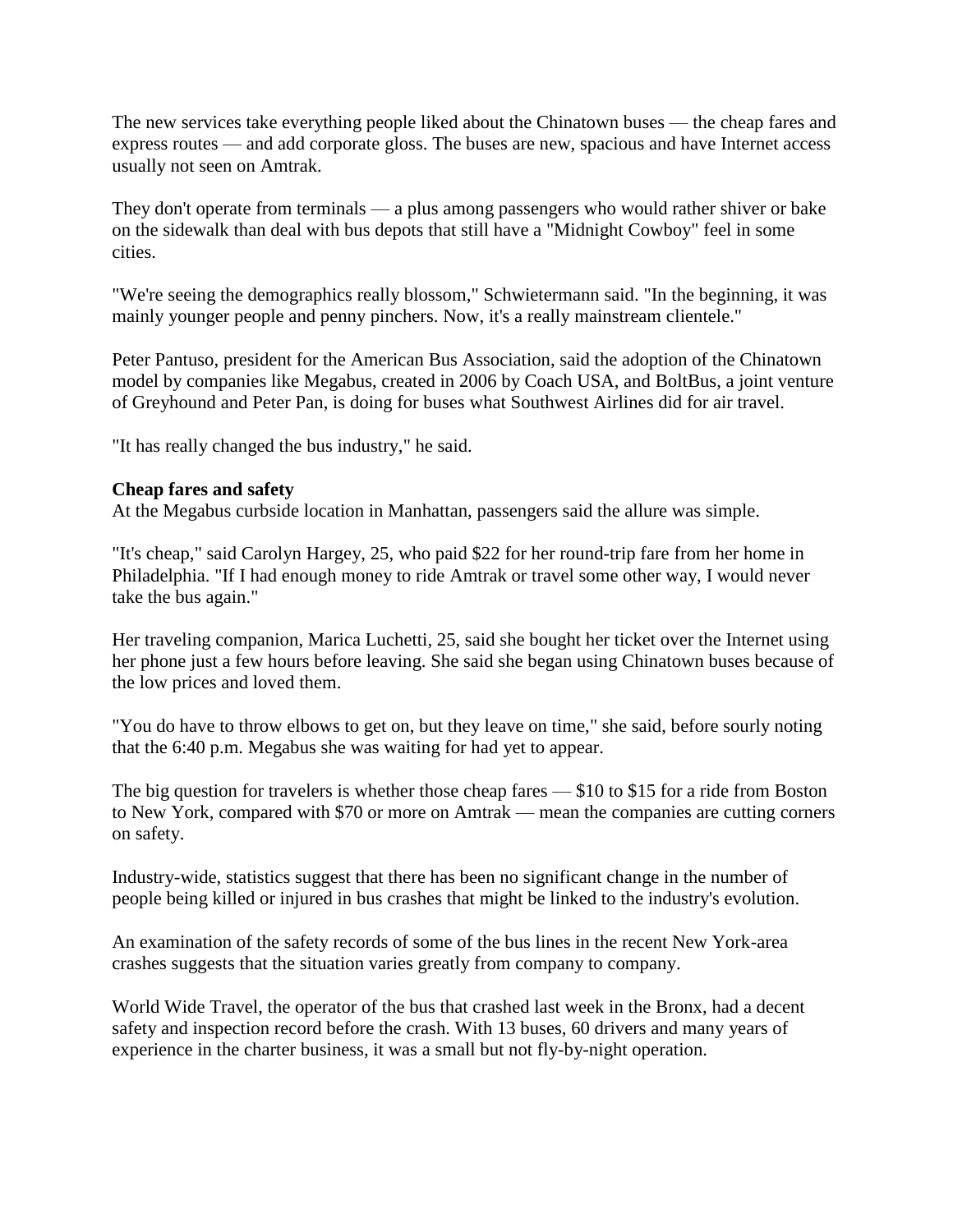Still, the company has been criticized for hiring the driver involved in the accident. The driver, Ophadell Williams, served prison time for manslaughter and grand larceny and had apparently also had his driving privileges suspended in the mid-1990s, although that was not reflected in his official driving record because the violations were listed with a different first name.

On the other hand, Super Luxury Tours, the Pennsylvania company in this week's New Jersey wreck, crashed the same bus three times last year, has been cited repeatedly for failing to hire drivers who can speak and read English and racked up a high number of traffic tickets and driver work-hours violations for a company its size, according to the Federal Motor Carrier Safety Administration.

Super Luxury Tours did not respond to requests for comment. World Wide Travel managers have declined interviews but said in a statement that the company was upset by the crash and was cooperating with investigators.

#### **Point-to-point service**

Federal Motor Carrier Safety Administration records show that Megabus, even with the Syracuse crash, did better than the national average on inspections and in safety rankings during the 24 month period that ended Feb. 25. But its 105 buses in the Northeast — Coach USA said it now operates 135 — got 20 speeding tickets during the period, compared with 117 for about 1,400 buses operated by Greyhound Lines Inc.

Pantuso said it would be unfair to lump a company like Super Luxury in with an operator like Megabus or BoltBus simply because they offer inexpensive fares and curbside service on similar routes.

Dale Moser, president and chief operating officer of Coach USA, said that when it comes to safety factors, there is no difference between the Megabus service and other bus lines operated by the company.

Drivers are paid the same. They have the same work rules and schedules. The company puts them through the same classroom training sessions and conducts the same annual safety reviews, in which drivers are scrutinized based on video recordings of them driving on the job.

The main difference between Megabus and other branches operated by the company is the age of the buses — they are mostly brand new.

BoltBus operates under the same Department of Transportation license number as Greyhound, so the safety records of vehicles used in the service cannot be analyzed independently, but company spokesman Timonty Stokes said there are no differences in standards, driver salaries, work rules or maintenance practices.

The new buses serve only the most popular destinations and go point-to-point, rather than operate a network with many stops. Tickets bought far in advance are cheaper, with prices rising as the departure date nears. That gives travelers an incentive to buy earlier, making scheduling more efficient and buses more likely to run at capacity.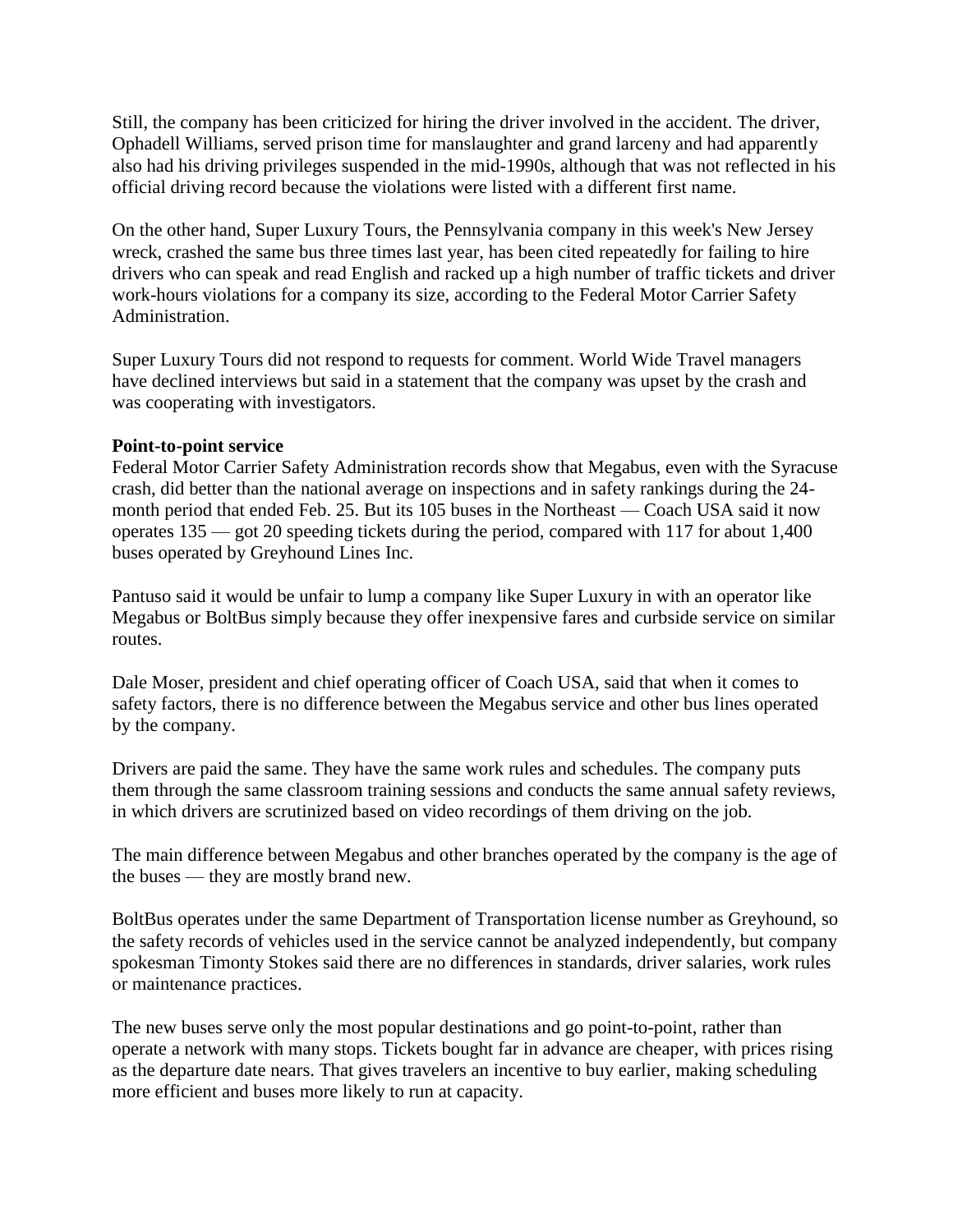By avoiding terminals, they save on user fees and space rental charges.

#### **12-hour days for drivers**

**Noah Kushlefsky, a lawyer with the law firm Kreindler & Kreindler, a leading specialist in transportation safety litigation, said the bus industry as a whole could use safety upgrades.**

**"The problem is that in order for these companies to make a living, they are operating on very, very low margins. So where are the cost savings? It is in bus maintenance and driver salaries," he said. "There may be some differences, but the same safety issues that you see with the smaller carriers do run through the larger, national carriers, as well."**

Jacqueline S. Gillan, vice president of the group Advocates for Highway and Auto Safety, is calling for better safety standards. She urged lawmakers to adopt rules that would require motor coaches of all types to be equipped with seat belts and to have stronger roof-strength standards.

"Motor coach accidents don't happen that often, but when they do happen, they are catastrophic," she said.

The World Wide Travel bus that crashed last week wasn't part of the growing legions of discount carriers working intercity routes. It was chartered in partnership with a ticket agency to carry gamblers from Manhattan to the Mohegan Sun casino in Uncasville, Conn. The bus left on a Friday evening and was returning when it crashed at 5:30 a.m.

Those overnight routes, and similar daytime excursions to casinos, pose a unique set of challenges when it comes to driver fatigue.

Lancaster, who works for a family-owned company he declined to identify, said he and the other drivers at his company work 12-hour days, mostly starting at 6 a.m. When he gets to Atlantic City, he usually eats, then falls asleep in one of the upholstered chairs in the bus depot's lounge or stretches out in one of the more spacious rear seats in his bus for a few hours' sleep.

On Wednesday, he was bleary-eyed as he rested during the seven-hour wait for the return trip.

"Right now I feel like I want go get off this bus and not see another one for a week," he said.

Another driver on an Atlantic City route, Tammy Moore, who works for Bailey Coach of York, Pa., said her company stresses safety above everything else and periodically does spot checks to make sure drivers have adequate rest and time off.

On Wednesday, she was tucking into a plate of meatloaf and mashed potatoes at the Atlantic City bus depot after making the trip from Pennsylvania. She said she regularly has to endure an eight-hour wait between trips. She, too, catches some sleep in the back of the bus.

"It's not like sleeping in your own bed," she said, "but it is rest."